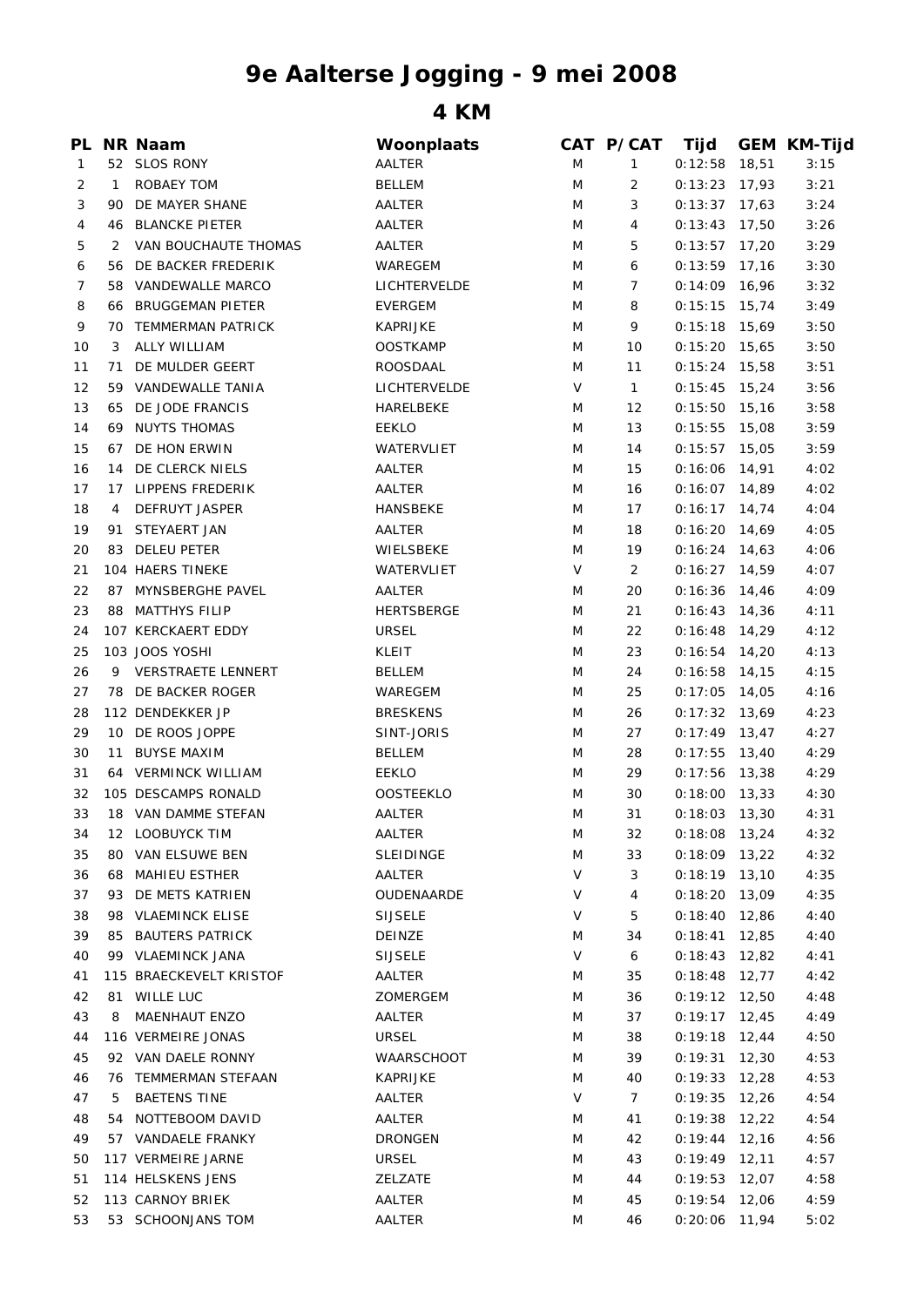| PL. |                | <b>NR Naam</b>            | Woonplaats        |        | CAT P/CAT | Tijd            |        | <b>GEM KM-Tijd</b> |
|-----|----------------|---------------------------|-------------------|--------|-----------|-----------------|--------|--------------------|
| 54  |                | 16 STEVENS JULIE          | AALTER            | V      | 8         | 0:20:10         | 11,90  | 5:03               |
| 55  |                | 75 BAERDEMAEKER TAMARA    | <b>BEERNEM</b>    | V      | 9         | 0:20:31         | 11,70  | 5:08               |
| 56  |                | 86 SPINEL LEA             | AALTER            | V      | 10        | 0:20:32         | 11,69  | 5:08               |
| 57  |                | 111 VANDENBROECKE MARGA   | <b>BRESKENS</b>   | $\vee$ | 11        | $0:20:49$ 11,53 |        | 5:12               |
| 58  |                | 96 DE WOLF LUT            | OEDELEM           | V      | 12        | $0:21:07$ 11,37 |        | 5:17               |
| 59  |                | 97 TALLOEN JORIEN         | <b>OEDELEM</b>    | $\vee$ | 13        | $0:21:50$ 10,99 |        | 5:28               |
| 60  |                | 77 HUYGEBAERT LORE        | KNESSELARE        | V      | 14        | 0:21:51         | 10,98  | 5:28               |
| 61  |                | 79 VAN LANCKER MICHEL     | LOVENDEGEM        | M      | 47        | 0:22:26         | 10,70  | 5:37               |
| 62  |                | 89 VOET MARNIX            | DEINZE            | M      | 48        | 0:22:41         | 10,58  | 5:40               |
| 63  | 6              | <b>BOONE LEONIE</b>       | <b>RUISELEDE</b>  | $\vee$ | 15        | 0:22:45         | 10,55  | 5:41               |
| 64  |                | 84 VANHOUCKE KAYLEIGH     | <b>MENEN</b>      | V      | 16        | 0:22:53         | 10,49  | 5:43               |
| 65  |                | 50 DECLERCK MARLEEN       | <b>BRUGGE</b>     | V      | 17        | 0:23:34         | 10,18  | 5:53               |
| 66  |                | 73 MORTIER DITK           | OEDELEM           | M      | 49        | 0:23:44         | 10, 11 | 5:56               |
| 67  | 55             | DHOORE ANNIEK             | WATERVLIET        | $\vee$ | 18        | 0:23:54         | 10,04  | 5:58               |
| 68  |                | 74 CLAEYS ELS             | OEDELEM           | V      | 19        | 0:24:03         | 9,98   | 6:01               |
| 69  |                | 51 VERNEMMEN JOACHIM      | AALTER            | M      | 50        | 0:24:21         | 9,86   | 6:05               |
| 70  |                | 72 VANDER HEYDEN GERDA    | LOTENHULLE        | V      | 20        | 0:24:34         | 9,77   | 6:08               |
| 71  | $\overline{7}$ | <b>MORTIER JUSTINE</b>    | <b>BEERNEM</b>    | $\vee$ | 21        | 0:24:43         | 9,71   | 6:11               |
| 72  |                | 109 STOBBELEIR KRISTINE   | WONDELGEM         | V      | 22        | 0:24:54         | 9,64   | 6:14               |
| 73  |                | 118 BRUGGEMAN ANN         | <b>ZINGEM</b>     | V      | 23        | 0:25:39         | 9,36   | 6:25               |
| 74  |                | 106 DE BROUWERE ROOS      | <b>EVERGEM</b>    | V      | 24        | 0:25:40         | 9,35   | 6:25               |
| 75  |                | <b>63 VERMINCK THOMAS</b> | <b>EEKLO</b>      | M      | 51        | 0:25:51         | 9,28   | 6:28               |
| 76  |                | 100 DE JAEGER KELLY       | MALDEGEM          | $\vee$ | 25        | 0:25:53         | 9,27   | 6:28               |
| 77  |                | 61 CRIEL CHRISTINE        | <b>GENTBRUGGE</b> | $\vee$ | 26        | 0:26:06         | 9,20   | 6:31               |
| 78  |                | 102 TILLEMAN FIEN         | LAPSCHEURE        | V      | 27        | 0:26:56         | 8,91   | 6:44               |
| 79  |                | 101 TURREKENS CHRISTINE   | LAPSCHEURE        | V      | 28        | 0:26:59         | 8,89   | 6:45               |
| 80  |                | 108 VERVAET NADINE        | WONDELGEM         | V      | 29        | 0:27:09         | 8,84   | 6:47               |
| 81  |                | 110 STOBBELEIR ERIK       | WONDELGEM         | M      | 52        | 0:27:10         | 8,83   | 6:48               |
| 82  |                | 60 DEBUSSVHERE VIVIANE    | LICHTERVELDE      | $\vee$ | 30        | 0:32:32         | 7,38   | 8:08               |
| 83  |                | 62 DE GROOTE ADRIEN       | ST-MARTENS-LATEM  | M      | 53        | 0:33:22         | 7,19   | 8:20               |
| 84  |                | 94 HAELTERMAN MARTINE     | DE PINTE          | V      | 31        | 0:33:23         | 7,19   | 8:21               |
| 85  | 95             | DE BIE ETIENNE            | DE PINTE          | M      | 54        | 0:33:24         | 7,19   | 8:21               |
| 86  |                | 82 COQUYT ANN             | <b>BASSEVELDE</b> | V      | 32        | 0:44:57         | 5,34   | 11:14              |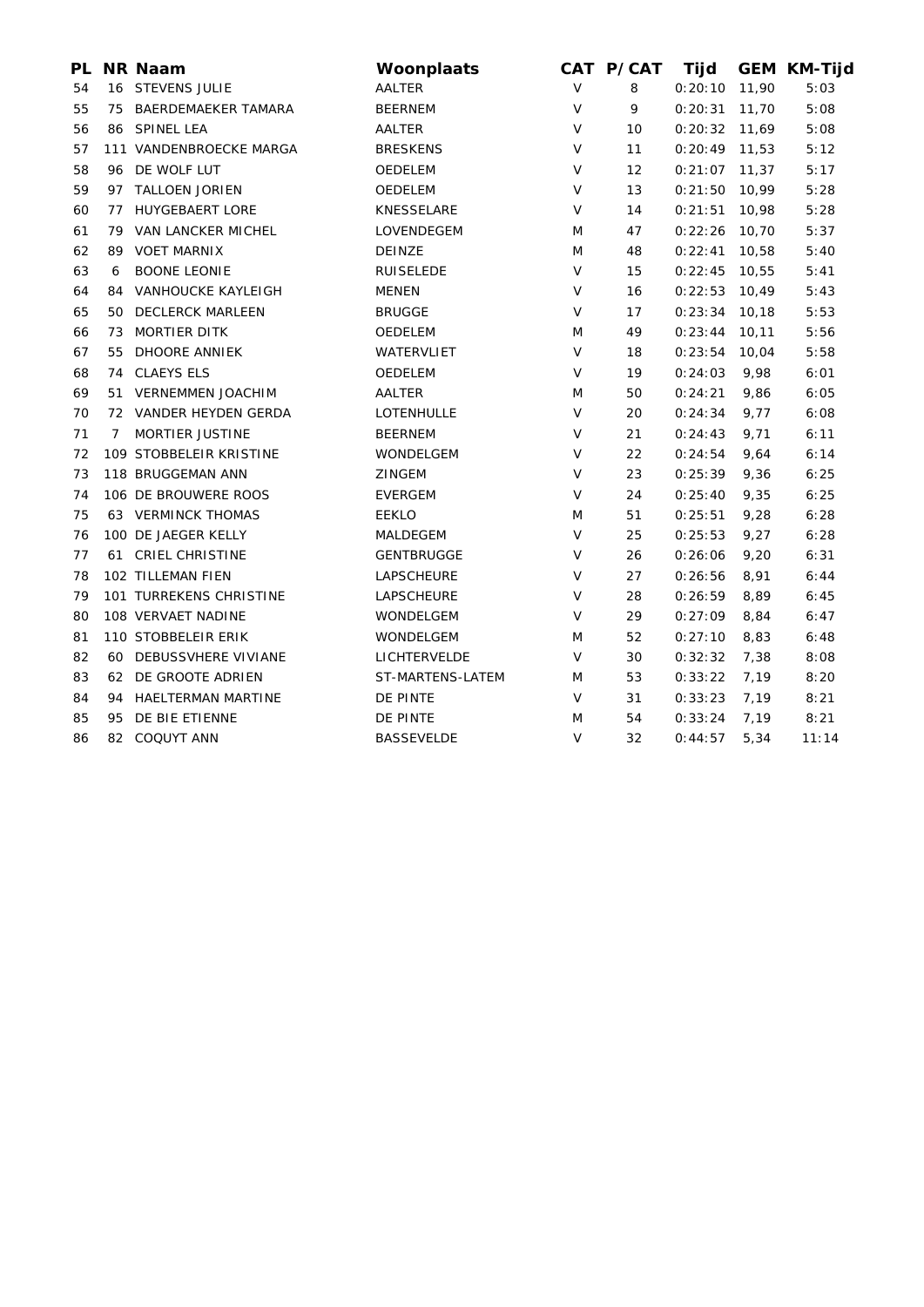## **8 KM**

|    | PL NR Naam                                 | Woonplaats        |   | CAT P/CAT    | Tijd            |       | <b>GEM KM-Tijd</b> |
|----|--------------------------------------------|-------------------|---|--------------|-----------------|-------|--------------------|
| 1  | 324 DESSEIN STEVEN                         | <b>EEKLO</b>      | M | 1            | 0:29:01         | 16,54 | 3:38               |
| 2  | 319 DE BAETS CHRISTOPHE                    | <b>TIELT</b>      | M | 2            | 0:29:08         | 16,48 | 3:39               |
| 3  | 321 VERTHEZ MATTHIAS                       | SCHELDEWINDEKE    | M | 3            | 0:29:17         | 16,39 | 3:40               |
| 4  | 318 BLANCKE KRISTOF                        | TIELT             | M | 4            | $0:29:29$ 16,28 |       | 3:41               |
| 5  | 370 VYNCKE WILLIAM                         | EVERGEM           | M | 5            | $0:30:12$ 15,89 |       | 3:47               |
| 6  | 312 VAN REETH HANS                         | DEINZE            | M | 6            | $0:30:13$ 15,89 |       | 3:47               |
| 7  | 349 BONNE EDDY                             | AALTER            | M | 7            | $0:30:16$ 15,86 |       | 3:47               |
| 8  | 353 VERLEYSEN STEVEN                       | <b>POEKE</b>      | M | 8            | $0:30:36$ 15,69 |       | 3:50               |
| 9  | 335 VERSLUYS DANNY                         | WATERVLIET        | M | 9            | $0:31:20$ 15,32 |       | 3:55               |
| 10 | 352 ROEYGENS JOHAN                         | AALTER            | M | 10           | $0:31:31$ 15,23 |       | 3:56               |
| 11 | 347 DECLERCK PETER                         | <b>WAARSCHOOT</b> | M | 11           | $0:31:35$ 15,20 |       | 3:57               |
| 12 | 359 VAN DE GEUCHTE MARC                    | <b>EVERGEM</b>    | M | 12           | $0:31:38$ 15,17 |       | 3:57               |
| 13 | 309 ALGOEDT DANY                           | WINGENE           | M | 13           | $0:31:56$ 15,03 |       | 4:00               |
| 14 | 369 BRAL ERIK                              | WATERVLIET        | M | 14           | $0:32:20$ 14,85 |       | 4:03               |
| 15 | 365 PAUWEL JOOS                            | KLEIT             | M | 15           | $0:32:34$ 14,74 |       | 4:04               |
| 16 | 343 NUYTS ERIK                             | <b>EEKLO</b>      | M | 16           | $0:32:37$ 14,72 |       | 4:05               |
| 17 | 362 DE BOOS SYDNEY                         | ZOMERGEM          | M | 17           | $0:33:06$ 14,50 |       | 4:08               |
| 18 | 323 DE VREESE THIERRY                      | <b>BEERNEM</b>    | M | 18           | $0:33:19$ 14,41 |       | 4:10               |
| 19 | 355 VANMAELE HANS                          | AALTER            | M | 19           | $0:33:48$ 14,20 |       | 4:13               |
| 20 | 325 DE LOOF PIETER                         | <b>MALDEGEM</b>   | M | 20           | $0:33:59$ 14,12 |       | 4:15               |
| 21 | 305 VAN PARIJS PETER                       | AALTER            | M | 21           | $0:34:14$ 14,02 |       | 4:17               |
| 22 | 303 QUINTYN JURGEN                         | AALTER            | M | 22           | $0:34:27$ 13,93 |       | 4:18               |
| 23 | 307 LAMBERT KOEN                           | AALTER            | M | 23           | 0:34:31         | 13,91 | 4:19               |
| 24 | 350 PLOVIE MARNIX                          | MERENDREE         | M | 24           | 0:34:44         | 13,82 | 4:21               |
| 25 | 331 ROETS LUC                              | <b>BELLEM</b>     | M | 25           | $0:34:51$ 13,77 |       | 4:21               |
| 26 | 354 VERBEKE IVAN                           | ST-LAUREINS       | M | 26           | $0:34:58$ 13,73 |       | 4:22               |
| 27 | 351 CLAEYS ERIC                            | MALDEGEM          | M | 27           | $0:35:00$ 13,71 |       | 4:23               |
| 28 | 300 MEIRHAEGHE JENS                        |                   | M |              | $0:35:13$ 13,63 |       | 4:24               |
|    |                                            | AALTER            |   | 28           |                 |       |                    |
| 29 | 328 DE CONINCK LUC<br>304 VERTENTE OSWALZD | <b>EEKLO</b>      | M | 29           | $0:35:20$ 13,58 |       | 4:25               |
| 30 |                                            | ADEGEM            | M | 30           | $0:35:32$ 13,51 |       | 4:26               |
| 31 | 306 VAN KERREBROECK CHRISTIAN              | AALTER            | M | 31           | $0:35:35$ 13,49 |       | 4:27               |
| 32 | 332 TANGHE NANCY                           | KNESSELARE        | V | $\mathbf{1}$ | $0:35:45$ 13,43 |       | 4:28               |
| 33 | 330 VAN EEGHEM JURGEN                      | AALTER            | M | 32           | $0:36:06$ 13,30 |       | 4:31               |
|    | 34 356 DE CAUSSEMAKER RONY                 | WAARSCHOOT        | M | 33           | $0:36:11$ 13,27 |       | 4:31               |
| 35 | 385 VAN DEN HEEDE MARIO                    | AALTER            | M | 34           | $0:36:22$ 13,20 |       | 4:33               |
| 36 | 334 DE REU KRISTOF                         | WAARSCHOOT        | M | 35           | $0:36:23$ 13,19 |       | 4:33               |
| 37 | 364 VANDERSTRAETEN KOEN                    | <b>ASPER</b>      | M | 36           | $0:36:26$ 13,17 |       | 4:33               |
| 38 | 320 DE MITS JAN                            | EVERGEM           | M | 37           | $0:36:27$ 13,17 |       | 4:33               |
| 39 | 326 GOETHALS RONNY                         | ST-JAN-IN-EREMO   | M | 38           | 0:36:36         | 13,11 | 4:35               |
| 40 | 339 VERHAEGE OLIVIER                       | ZOMERGEM          | M | 39           | $0:36:37$ 13,11 |       | 4:35               |
| 41 | 329 RENIER MARNIK                          | AALTER            | M | 40           | $0:37:19$ 12,86 |       | 4:40               |
| 42 | 345 DE SMET LUC                            | ZOMERGEM          | M | 41           | $0:37:52$ 12,68 |       | 4:44               |
| 43 | 314 VERHAEGHE PHILIP                       | AALTER            | M | 42           | $0:38:45$ 12,39 |       | 4:51               |
| 44 | 357 HOOREWEGHE HANS                        | AALTER            | M | 43           | $0:38:51$ 12,36 |       | 4:51               |
| 45 | 340 ROEGIERS MARCEL                        | ZOMERGEM          | M | 44           | $0:39:03$ 12,29 |       | 4:53               |
| 46 | 308 VAN LANDEGHEM JORIS                    | AALTER            | M | 45           | $0:39:22$ 12,19 |       | 4:55               |
| 47 | 363 VANDERSTRAETEN JAN                     | GAVERE            | M | 46           | 0:39:33         | 12,14 | 4:57               |
| 48 | 377 RIGOLE PIETER                          | AALTER            | M | 47           | 0:39:50         | 12,05 | 4:59               |
| 49 | 338 CLAEYS PATRICK                         | <b>OOSTEEKLO</b>  | M | 48           | 0:39:51         | 12,05 | 4:59               |
| 50 | 389 DE ROOS DIRK                           | <b>ZINGEM</b>     | M | 49           | 0:39:54         | 12,03 | 4:59               |
| 51 | 317 TOURNET NICOLE                         | <b>RUISELEDE</b>  | V | 2            | 0:39:55         | 12,03 | 4:59               |
| 52 | 348 BAELE YANNICK                          | KNESSELAERE       | M | 50           | 0:40:08         | 11,96 | 5:01               |
| 53 | 383 LAMBRECHT HANS                         | AALTER            | M | 51           | 0:40:21         | 11,90 | 5:03               |
| 54 | 375 GUIDO                                  | ZWALM             | M | 52           | $0:40:25$ 11,88 |       | 5:03               |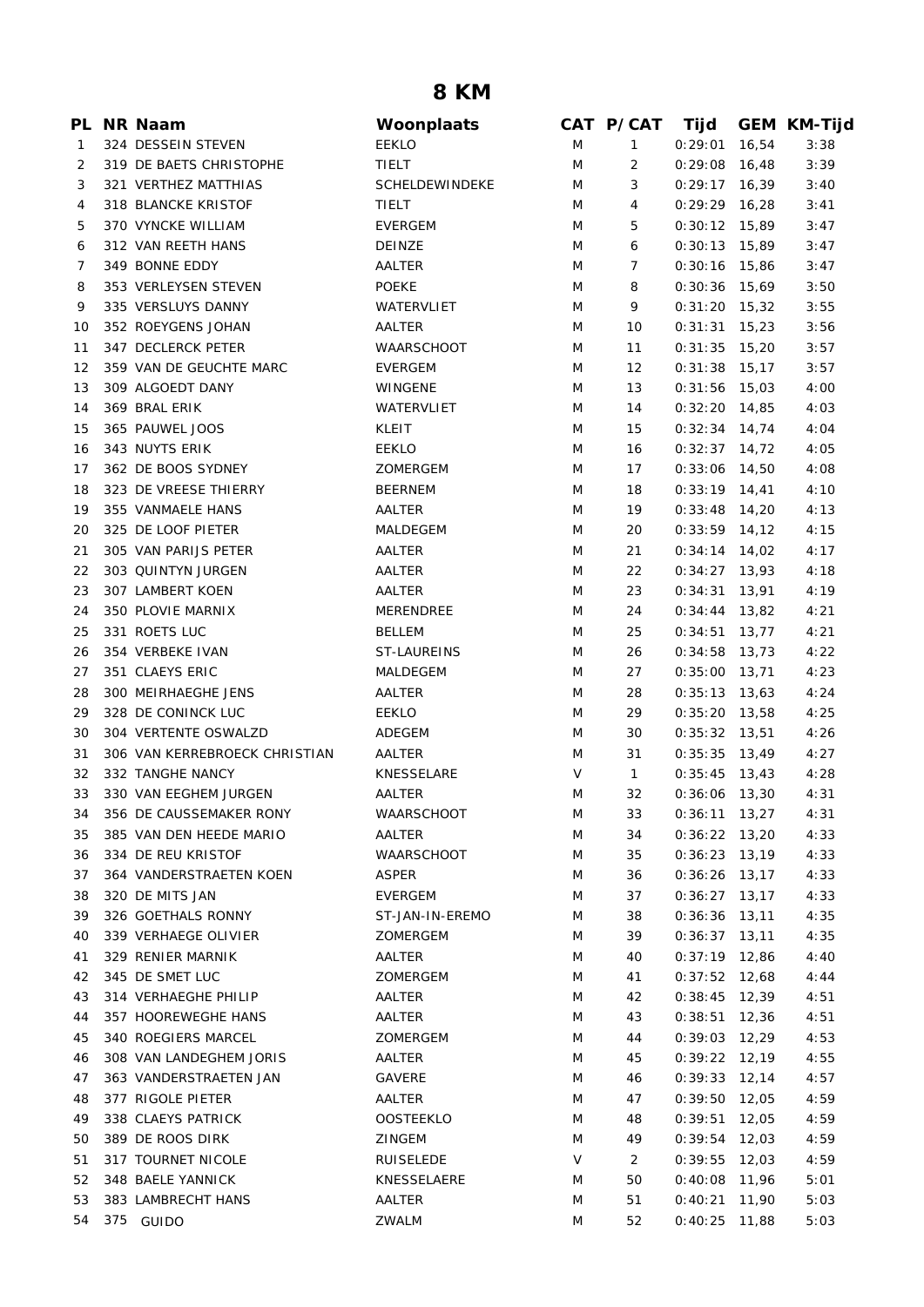| PL | NR Naam                     | Woonplaats          |        | CAT P/CAT         | Tijd            |       | <b>GEM KM-Tijd</b> |
|----|-----------------------------|---------------------|--------|-------------------|-----------------|-------|--------------------|
| 55 | 322 MAERTEN NANCY           | <b>EEKLO</b>        | $\vee$ | 3                 | 0:40:35         | 11,83 | 5:04               |
| 56 | 302 SLOCK DIRK              | AALTER              | M      | 53                | 0:40:43         | 11,79 | 5:05               |
| 57 | 379 VAN QUICKELBERGHE STIJN | DEINZE              | M      | 54                | $0:40:47$ 11,77 |       | 5:06               |
| 58 | 361 VAN ZELE MARIAN         | <b>KAPRIJKE</b>     | $\vee$ | 4                 | $0:41:24$ 11,59 |       | 5:11               |
| 59 | 316 VANDEN BULCKE DIDIER    | LEDEBERG            | M      | 55                | $0:41:42$ 11,51 |       | 5:13               |
| 60 | 372 INGELS GRETA            | WATERVLIET          | V      | 5                 | $0:41:45$ 11,50 |       | 5:13               |
| 61 | 373 HAERS MARNIX            | WATERVLIET          | M      | 56                | 0:41:46         | 11,49 | 5:13               |
| 62 | 376 BONNE JOHAN             | AALTER              | M      | 57                | $0:41:48$ 11,48 |       | 5:14               |
| 63 | 388 ALHYANE MEDHI           | AALTER              | M      | 58                | $0:42:00$ 11,43 |       | 5:15               |
| 64 | 311 SCHOCKAERT MARIO        | WETTEREN            | M      | 59                | 0:42:04         | 11,41 | 5:16               |
| 65 | 333 VAN DEN BORRE HERMAN    | DESTELBERGEN        | M      | 60                | 0:42:26         | 11,31 | 5:18               |
| 66 | 378 CORVELYN BENNY          | <b>URSEL</b>        | M      | 61                | $0:42:52$ 11,20 |       | 5:21               |
| 67 | 336 VAN ELSUWE SAM          | <b>SLEIDINGE</b>    | M      | 62                | $0:43:12$ 11,11 |       | 5:24               |
| 68 | 346 COLPAERT PHILIPPE       | AALTER              | M      | 63                | $0:43:42$ 10,98 |       | 5:28               |
| 69 | 386 CAESSENS ERWIN          | <b>RUISELEDE</b>    | M      | 64                | $0:43:49$ 10,95 |       | 5:29               |
| 70 | 381 VERNIERS LEEN           | WACHTEBEKE          | V      | 6                 | 0:44:13         | 10,86 | 5:32               |
| 71 | 327 CLAEYS KATHLEEN         | ADEGEM              | V      | 7                 | 0:44:14         | 10,85 | 5:32               |
| 72 | 342 VAN BELLE MARIA         | <b>SLEIDINGE</b>    | V      | 8                 | 0:44:30         | 10,79 | 5:34               |
| 73 | 382 DE VROE PHILIP          | <b>SLEIDINGE</b>    | M      | 65                | 0:44:32         | 10,78 | 5:34               |
| 74 | 380 MONTEYNE GERALD         | <b>EVERGEM</b>      | M      | 66                | 0:44:33         | 10,77 | 5:34               |
| 75 | 366 BARBIER NELE            | AALTER              | $\vee$ | 9                 | 0:45:33         | 10,54 | 5:42               |
| 76 | 358 DE VLIEGHER GUIDO       | BACHTE-MARIA-LEERNE | M      | 67                | 0:46:08         | 10,40 | 5:46               |
| 77 | 315 ROETE MARIA             | <b>EVERGEM</b>      | V      | 10                | 0:47:00         | 10,21 | 5:53               |
| 78 | 387 ALHYANE NAHIM           | AALTER              | M      | 68                | 0:48:35         | 9,88  | 6:04               |
| 79 | 313 HASPESLAGH SIMON        | WAKKEN              | M      | 69                | 0:49:07         | 9,77  | 6:08               |
| 80 | 367 SMEKENS CHRISTINE       | AALTER              | V      | 11                | 0:49:30         | 9,70  | 6:11               |
| 81 | 337 LIPPENS JURGEN          | <b>WAARSCHOOT</b>   | M      | 70                | 0:50:36         | 9,49  | 6:20               |
| 82 | 344 DE WAELE ERWIN          | AALTER              | M      | 71                | 0:51:10         | 9,38  | 6:24               |
| 83 | 301 WAUMANS EDDY            | AALTER              | M      | 72                | 0:51:39         | 9,29  | 6:27               |
| 84 | 360 SLOS CONNY              | MALDEGEM            | V      | $12 \overline{ }$ | 0:51:49         | 9,26  | 6:29               |
| 85 | 341 DE GEEST DANIEL         | AARTSELAAR          | M      | 73                | 0:51:55         | 9,25  | 6:29               |
| 86 | 310 ONRAEDT GONDA           | RUISELEDE           | V      | 13                | 0:52:42         | 9,11  | 6:35               |
| 87 | 368 DEWAELE CAROLINE        | <b>RUISELEDE</b>    | V      | 14                | 0:53:50         | 8,92  | 6:44               |
| 88 | 384 VERHOYE MARLEEN         | <b>TORHOUT</b>      | $\vee$ | 15                | 0:58:54         | 8,15  | 7:22               |
| 89 | 374 BUYSSE CARINE           | ZWALM               | $\vee$ | 16                | 1:02:32         | 7,68  | 7:49               |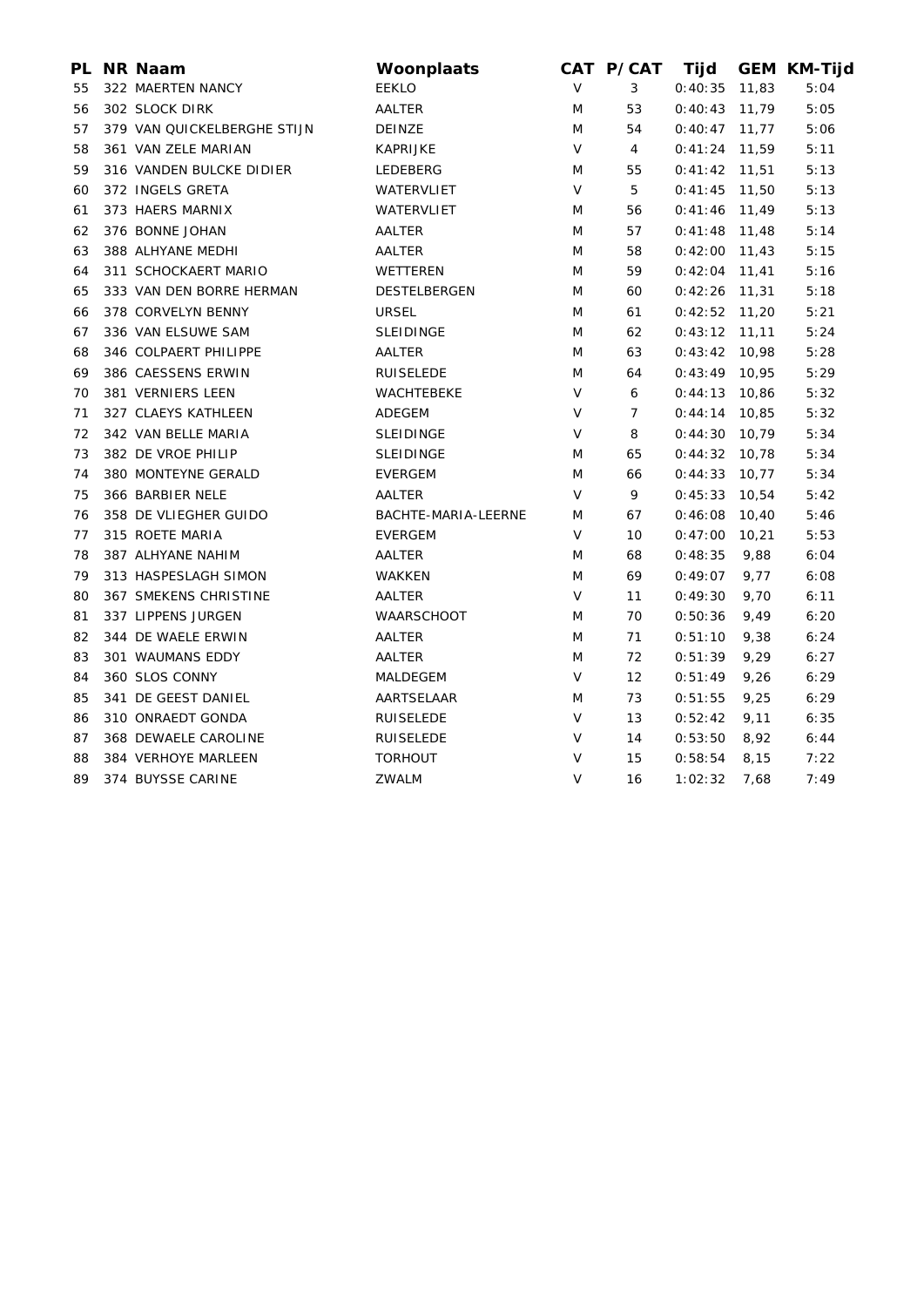## **16 KM**

|          | PL NR Naam                    | Woonplaats         |        | CAT P/CAT      | Tijd            |       | <b>GEM KM-Tijd</b> |
|----------|-------------------------------|--------------------|--------|----------------|-----------------|-------|--------------------|
| 1        | 614 HOSTE FRANKY              | RUISELEDE          | M      | 1              | 0:57:25         | 16,72 | 3:35               |
| 2        | 608 DE BRAUWER HENK           | <b>WAARSCHOOT</b>  | M      | $\overline{2}$ | 0:59:45         | 16,07 | 3:44               |
| 3        | 607 DECUMAN PHILIPPE          | AALTER             | M      | 3              | $1:00:18$ 15,92 |       | 3:46               |
| 4        | 670 DECUMAN DAVY              | AALTER             | M      | 4              | $1:00:48$ 15,79 |       | 3:48               |
| 5        | 656 ROS NICO                  | <b>WAARSCHOOT</b>  | M      | 5              | $1:01:31$ 15,61 |       | 3:51               |
| 6        | 667 VAN CAUWENBERGHE FILIP    | <b>DEINZE</b>      | M      | 6              | $1:02:29$ 15,36 |       | 3:54               |
| 7        | 698 DE CAUSEMAECKER FRANS     | <b>BENTILLE</b>    | M      | 7              | $1:02:55$ 15,26 |       | 3:56               |
| 8        | 635 BOMERE KURT               | AALTER             | M      | 8              | $1:02:57$ 15,25 |       | 3:56               |
| 9        | 685 VAN KERCKVOORDE MARNIX    | <b>LOCHRISTI</b>   | M      | 9              | 1:03:01         | 15,23 | 3:56               |
| 10       | 681 GEYS JEF                  | KASTERLEE          | M      | 10             | $1:03:06$ 15,21 |       | 3:57               |
| 11       | 705 CLINCK JOACHIM            | NAZARETH           | M      | 11             | $1:03:22$ 15,15 |       | 3:58               |
| 12       | 662 DEDAPPER YVES             | HANSBEKE           | M      | 12             | $1:03:28$ 15,13 |       | 3:58               |
| 13       | 696 VAN HYFTE DIRK            | <b>KAPRIJKE</b>    | M      | 13             | $1:04:13$ 14,95 |       | 4:01               |
| 14       | 735 MARTENS JAN               | EEKLO              | M      | 14             | $1:04:24$ 14,91 |       | 4:01               |
| 15       | 601 LENAERS CLINT             | <b>OOSTENDE</b>    | M      | 15             | $1:04:32$ 14,88 |       | 4:02               |
| 16       | 648 CLAEYS ERIK               | <b>SLEIDINGE</b>   | M      | 16             | $1:04:33$ 14,87 |       | 4:02               |
| 17       | 713 SOMERS ANDRE              | NUKERKE            | M      | 17             | $1:04:51$ 14,80 |       | 4:03               |
| 18       | 679 MYNSBERGHE ALIJN          | AALTER             | M      | 18             | $1:05:45$ 14,60 |       | 4:07               |
| 19       | 666 DE BUCK WIM               | WATERVLIET         | M      | 19             | $1:06:13$ 14,50 |       | 4:08               |
| 20       | 639 SCHREYEN KURT             | <b>EVERGEM</b>     | M      | 20             | $1:06:17$ 14,48 |       | 4:09               |
| 21       | 665 BUSSCHAERT JEROEN         | AALTER             | M      | 21             | $1:06:19$ 14,48 |       | 4:09               |
| 22       | 694 BOONE MICHIEL             | AALTER             | M      | 22             | $1:06:53$ 14,35 |       | 4:11               |
| 23       | 691 VAN DEN BERGHE MARC       | <b>ZULTE</b>       | M      | 23             | $1:07:01$ 14,32 |       | 4:11               |
| 24       | 613 DE GROOTE ADELIN          | <b>EVERGEM</b>     | M      | 24             | $1:07:08$ 14,30 |       | 4:12               |
| 25       | 637 LOCY DANNY                | AALTER             | M      | 25             | $1:07:10$ 14,29 |       | 4:12               |
| 26       | 629 VAN HULLE PASCAL          | MALDEGEM           | M      | 26             | $1:07:28$ 14,23 |       | 4:13               |
| 27       | 701 ALLY GEERT                | <b>OOSTKAMP</b>    | M      | 27             | $1:07:30$ 14,22 |       | 4:13               |
| 28       | 642 DE VRIEZE LUC             | AALTER             | M      | 28             | $1:07:32$ 14,22 |       | 4:13               |
| 29       | 721 VAN HOOREWEGHE TONNY      | <b>URSEL</b>       | M      | 29             | $1:07:40$ 14,19 |       | 4:14               |
| 30       | 690 VAN NIEUWENHUYSE LUC      | <b>ZULTE</b>       | M      | 30             | $1:07:51$ 14,15 |       | 4:14               |
| 31       | 693 WAELPUT GEERT             | <b>EVERGEM</b>     | M      | 31             | $1:07:53$ 14,14 |       | 4:15               |
| 32       | 699 VAN THEEMSCHE STEFAN      | AALTER             | M      | 32             | $1:08:14$ 14,07 |       | 4:16               |
| 33       | 627 CAUWELS ANJE              | MERELBEKE          | V      | $\mathbf{1}$   | $1:08:53$ 13,94 |       | 4:18               |
|          | 34 709 VANDERSTRAETEN ANTOINE | ASPER              | M      | 33             | 1:08:57 13,92   |       | 4:19               |
| 35       | 664 DE SMUL DIRK              | KNESSELARE         | M      | 34             | 1:09:27         | 13,82 | 4:20               |
| 36       | 695 QUINTYN JAN               | AALTER             | Μ      | 35             | 1:09:46         | 13,76 | 4:22               |
| 37       | 644 VERBORGT EDDY             | MALDEGEM           | Μ      | 36             | 1:09:48         | 13,75 | 4:22               |
| 38       | 714 BOLLENS CHRIS             | AALTER             | M      | 37             | $1:10:07$ 13,69 |       | 4:23               |
| 39       | 727 MATTHEEUWS HANS           | <b>HERTSBERGE</b>  | M      | 38             | 1:10:09         | 13,68 | 4:23               |
| 40       | 604 HEMERYCK WILLY            | <b>BRUGGE</b>      | M      | 39             | 1:10:14         | 13,67 | 4:23               |
| 41       | 677 DE TANDT JEAN-PAUL        | ERPE-MERE          | M      | 40             | $1:10:17$ 13,66 |       | 4:24               |
| 42       | 600 TAVERNIER JEF             | AALTER             | M      | 41             | $1:10:30$ 13,62 |       | 4:24               |
| 43       | 641 VANLANDUYT HUBERT         | MALDEGEM           | M      | 42             | $1:10:54$ 13,54 |       | 4:26               |
| 44       | 672 BAERT FILIP               | <b>DRONGEN</b>     | M      | 43             | $1:11:21$ 13,45 |       | 4:28               |
| 45       | 692 DE ROO DIRK               | ZOMERGEM           | M      | 44             | $1:11:29$ 13,43 |       | 4:28               |
| 46       | 611 SUCAET JO                 | AALTER             | M      | 45             | $1:11:36$ 13,41 |       | 4:29               |
| 47       | 619 VANDEVYVER PATRICK        | MELSEN             | M      | 46             | $1:11:47$ 13,37 |       | 4:29               |
|          | 671 MOSTMANS SAMUEL           | <b>BEVEREN</b>     |        |                | 1:11:56         |       | 4:30               |
| 48<br>49 | 723 DEWEIRDT IVAN             |                    | M<br>M | 47             | $1:12:05$ 13,32 | 13,35 | 4:30               |
|          | 610 VANDEWIELE BART           | EVERGEM            |        | 48<br>49       | $1:12:13$ 13,29 |       |                    |
| 50<br>51 | 661 MOERAERT STEVEN           | GENT<br>LOVENDEGEM | Μ<br>Μ | 50             | $1:12:35$ 13,23 |       | 4:31<br>4:32       |
| 52       | 669 DE RYCKE PIET             | <b>BEERNEM</b>     | M      | 51             | $1:13:01$ 13,15 |       | 4:34               |
| 53       | 621 VERMINCK SANDER           |                    |        |                |                 |       |                    |
|          |                               | EEKLO              | M      | 52             | 1:13:29         | 13,06 | 4:36               |
| 54       | 706 DE GENDT PIETER-PAUL      | <b>GENT</b>        | M      | 53             | $1:13:30$ 13,06 |       | 4:36               |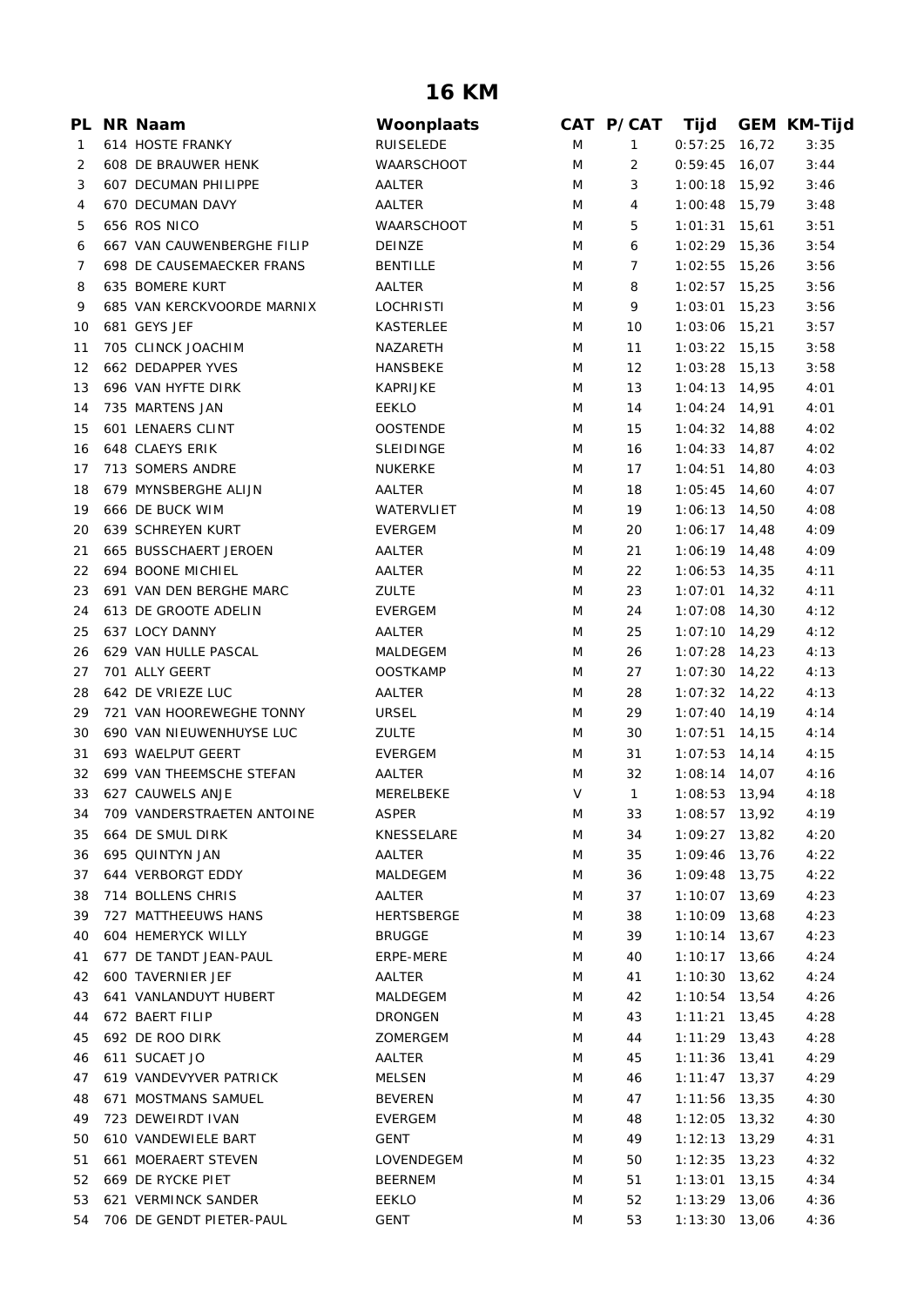| PL  | <b>NR Naam</b>                                          | Woonplaats                    |        | CAT P/CAT            | Tijd            |       | <b>GEM KM-Tijd</b> |
|-----|---------------------------------------------------------|-------------------------------|--------|----------------------|-----------------|-------|--------------------|
| 55  | 631 STRYMES JAN                                         | SINT-LAUREINS                 | M      | 54                   | 1:13:39         | 13,03 | 4:36               |
| 56  | 659 ROGIERS LUC                                         | <b>LEDE</b>                   | M      | 55                   | 1:13:47         | 13,01 | 4:37               |
| 57  | 626 DE BOEL PHILIPPE                                    | <b>MERCHTEM</b>               | M      | 56                   | $1:13:55$ 12,99 |       | 4:37               |
| 58  | 675 VAN OPSTAELE NICO                                   | AALTER                        | M      | 57                   | 1:13:56 12,98   |       | 4:37               |
| 59  | 655 VAN ELSUWE MARC                                     | <b>SLEIDINGE</b>              | M      | 58                   | $1:14:10$ 12,94 |       | 4:38               |
| 60  | 650 VAN VERDEGEM CYRIEL                                 | <b>EVERGEM</b>                | M      | 59                   | $1:14:18$ 12,92 |       | 4:39               |
| 61  | 730 VERHOEVEN MARC                                      | <b>ERTVELDE</b>               | M      | 60                   | $1:14:33$ 12,88 |       | 4:40               |
| 62  | 651 CALLENS PASCALE                                     | LISSEWEGE                     | $\vee$ | $\overline{2}$       | 1:15:03 12,79   |       | 4:41               |
| 63  | 710 MOUTON PASCAL                                       | AALTER                        | M      | 61                   | $1:15:08$ 12,78 |       | 4:42               |
| 64  | 680 VAN DE VEIRE PATRICK                                | AALTER                        | M      | 62                   | 1:15:09         | 12,77 | 4:42               |
| 65  | 724 DHAENENS DANNY                                      | WETTEREN                      | M      | 63                   | $1:15:44$ 12,68 |       | 4:44               |
| 66  | 620 DE GROOTE CHRISTIAN                                 | MERELBEKE                     | M      | 64                   | $1:16:22$ 12,57 |       | 4:46               |
| 67  | 609 KEUKELEIRE DIRK                                     | <b>BRUGGE</b>                 | M      | 65                   | $1:16:43$ 12,51 |       | 4:48               |
| 68  | 688 GEYSEN JORI                                         | <b>BRUGGE</b>                 | M      | 66                   | $1:16:49$ 12,50 |       | 4:48               |
| 69  | 617 LEYRE ERNA                                          | <b>OOSTENDE</b>               | V      | 3                    | $1:17:06$ 12,45 |       | 4:49               |
| 70  | 618 VAN DE WOESTYNE FIRMIN                              | WATERVLIET                    | M      | 67                   | $1:17:07$ 12,45 |       | 4:49               |
| 71  | 660 DE MEY RUDY                                         | LOVENDEGEM                    | M      | 68                   | $1:17:31$ 12,38 |       | 4:51               |
| 72  | 657 VAN AERDE FRANK                                     | LOVENDEGEM                    | M      | 69                   | $1:17:36$ 12,37 |       | 4:51               |
| 73  | 725 VAN RIE WOUTER                                      | <b>EKEREN</b>                 | M      | 70                   | $1:18:32$ 12,22 |       | 4:55               |
| 74  | 636 DE WILLEMACKER CARLOS                               | AALTER                        | M      | 71                   | $1:18:38$ 12,21 |       | 4:55               |
| 75  | 663 VANDECASTEELE VINCENT                               | <b>BELLEM</b>                 | M      | 72                   | 1:18:41         | 12,20 | 4:55               |
| 76  | 649 HUYGEBAERT HUGO                                     | KNESSELARE                    | M      | 73                   | $1:18:45$ 12,19 |       | 4:55               |
| 77  | 603 SCHEPENS JOERI                                      | AALTER                        | M      | 74                   | $1:18:48$ 12,18 |       | 4:56               |
| 78  | 731 BOUCKAERT ERIK                                      | MAARKEDAL                     | M      | 75                   | $1:19:00$ 12,15 |       | 4:56               |
| 79  | 638 INGELS NORBERT                                      | <b>EVERGEM</b>                | M      | 76                   | $1:19:05$ 12,14 |       | 4:57               |
| 80  | 645 STEVENS JOAN                                        | AALTER                        | M      | 77                   | $1:19:37$ 12,06 |       | 4:59               |
| 81  | 718 VAN DER POORTEN JURGEN                              | AALST                         | M      | 78                   | $1:19:40$ 12,05 |       | 4:59               |
| 82  | 646 STEVENS ALEXANDER                                   | AALTER                        | M      | 79                   | 1:20:07 11,98   |       | 5:00               |
| 83  | 683 LAMONT STIJN                                        | HARELBEKE                     | M      | 80                   | $1:20:24$ 11,94 |       | 5:01               |
| 84  | 673 BOUILLIAERT OLIVIER                                 | AALTER                        | M      | 81                   | $1:20:32$ 11,92 |       | 5:02               |
| 85  | <b>630 CARRETTE ERIK</b>                                | <b>RUISELEDE</b>              | M      | 82                   | $1:20:37$ 11,91 |       | 5:02               |
| 86  | 605 VERNEMMEN FILIP                                     | AALTER                        | M      | 83                   | $1:20:50$ 11,88 |       | 5:03               |
| 87  | 734 DE VREESE PATRIK                                    | <b>EVERGEM</b>                | M      | 84                   | $1:20:52$ 11,87 |       | 5:03               |
|     | 88 719 GOETHALS HANS                                    | AALTER                        | M      | 85                   | $1:21:10$ 11,83 |       | 5:04               |
| 89  | 687 VAN EETVELDE TOM                                    | LIEDEKERKE                    | M      | 86                   | $1:21:18$ 11,81 |       | 5:05               |
| 90  | 658 VAN PETEGEM FREDDY                                  | LOVENDEGME                    | M      | 87                   | $1:21:36$ 11,76 |       | 5:06               |
| 91  | 728 VAN RIE WARD                                        | <b>URSEL</b>                  | M      | 88                   | $1:21:52$ 11,73 |       | 5:07               |
| 92  | 689 GEYSEN JO                                           | <b>BRUGGE</b>                 | M      | 89                   | $1:21:59$ 11,71 |       | 5:07               |
| 93  | 633 MAHIEU GWIJDE                                       | SINT-KRUIS                    | M      | 90                   | 1:22:08 11,69   |       | 5:08               |
| 94  | 643 DHONT HILDE                                         | GENT                          | V      | 4                    | $1:22:18$ 11,66 |       | 5:09               |
| 95  | 640 VERNAEVE WILLY                                      | <b>EVERGEM</b>                | M      | 91                   | 1:22:20 11,66   |       | 5:09               |
| 96  | 715 DE SMET KURT                                        | EEKLO                         | M      | 92                   | $1:22:22$ 11,66 |       | 5:09               |
| 97  | 668 VAN HOOREWEGHE GEERT                                | AALTER                        | M      | 93                   | $1:22:43$ 11,61 |       | 5:10               |
| 98  | 674 DE BAETS JAKY                                       | EEKLO                         | M      | 94                   | $1:23:48$ 11,46 |       | 5:14               |
| 99. | 625 HAERINCK KARINE                                     | AALTER                        | V      | 5                    | $1:23:55$ 11,44 |       | 5:15               |
|     | 100 700 DE CRAENE CRETIEN                               | <b>ERTVELDE</b>               | M      | 95                   | $1:24:07$ 11,41 |       | 5:15               |
| 101 | 697 WIEMEERSCH BART                                     | <b>ERTVELDE</b>               | M      | 96                   | $1:24:08$ 11,41 |       | 5:16               |
|     | 102 716 LARA                                            | ZWALM                         | V      | 6                    | $1:24:18$ 11,39 |       | 5:16               |
|     | 103 732 DE VREESE JOKE                                  | <b>EVERGEM</b>                |        | 97                   | $1:24:30$ 11,36 |       | 5:17               |
|     | 104 606 DELARUE PETER                                   | ADEGEM                        | M<br>M |                      | $1:25:02$ 11,29 |       | 5:19               |
|     |                                                         |                               | V      | 98                   |                 |       |                    |
|     | 105 733 DE VREESE ELKE<br>106 682 LAMONT SYLVAIN        | <b>EVERGEM</b><br>KRUISHOUTEM |        | $\overline{7}$<br>99 | $1:25:40$ 11,21 |       | 5:21<br>5:22       |
|     |                                                         |                               | M      |                      | 1:25:56 11,17   |       |                    |
|     | 107 722 VAN PARIJS FILIP<br>108 704 TAILLIEU CHRISTOPHE | AALTER                        | M      | 100                  | $1:26:01$ 11,16 |       | 5:23               |
|     |                                                         | AALTER                        | M      | 101                  | $1:26:11$ 11,14 |       | 5:23               |
|     | 109 702 DE GUSSEM KOEN                                  | AALTER                        | M      | 102                  | $1:26:12$ 11,14 |       | 5:23               |
|     | 110 737 MEIRESONNE TOM                                  | <b>EVERGEM</b>                | M      | 103                  | $1:26:31$ 11,10 |       | 5:24               |
|     | 111 720 DE WISPELAERE JOHAN                             | SINT-KRUIS                    | M      | 104                  | $1:26:44$ 11,07 |       | 5:25               |